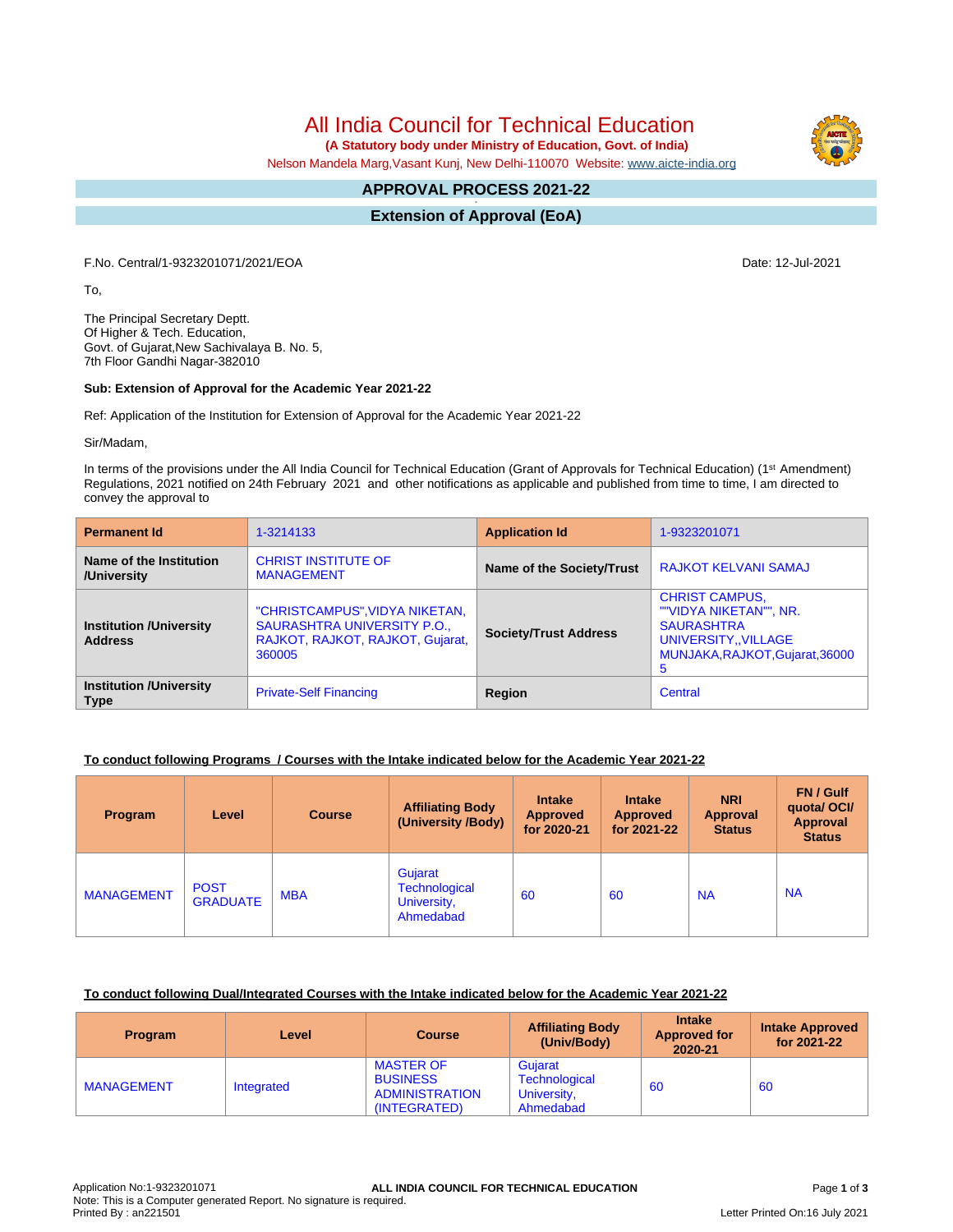### **Approved Vocational Courses for 2021-22:**

| Sr.No.                                            | Program                 | Level                 | <b>Course (Specialization)</b> | Intake Approved 2021-22 |  |
|---------------------------------------------------|-------------------------|-----------------------|--------------------------------|-------------------------|--|
| 1.                                                | <b>MANAGEMENT/ PGDM</b> | <b>UNDER GRADUATE</b> | <b>Bfsi</b>                    | 30                      |  |
| 2.                                                | <b>MANAGEMENT/ PGDM</b> | <b>DIPLOMA</b>        | <b>Bfsi</b>                    | 30                      |  |
| <b>General Conditions for Vocational Courses:</b> |                         |                       |                                |                         |  |

1. It is mandatory to comply with all the provisions as given in APH 2021-22 (Chapter VI) and also in the 'Guidelines for Institutions Applying for Running Vocational Courses' uploaded at [www.aicte-india.org/education/vocational-education](https://www.aicte-india.org/education/vocational-education)

2. The Institution will ensure that the minimum batch size of 10 students shall be maintained for each course.

3. The courses must be conducted as per the guidelines issued under SAMVAY (Skill Assessment Matrix for vertical advancement of Youth). Training under these courses must be aligned with the outcome at each level as prescribed under National Skill Qualification Framework (NSQF).

**It is mandatory to comply with all the essential requirements as given in APH 2021-22 (Appendix 6)**

# **Important Instructions**

- 1. The State Government/ UT/ Directorate of Technical Education/ Directorate of Medical Education shall ensure that 10% of reservation for Economically Weaker Section (EWS) as per the reservation policy for admission, operational from the Academic year 2019-20 is implemented without affecting the reservation percentages of SC/ ST/ OBC/ General. However, this would not be applicable in the case of Minority Institutions referred to the Clause (1) of Article 30 of Constitution of India. Such Institution shall be permitted to increase in annual permitted strength over a maximum period of two years.
- 2. The Institution offering courses earlier in the Regular Shift, First Shift, Second Shift/Part Time now amalgamated as total intake shall have to fulfil all facilities such as Infrastructure, Faculty and other requirements as per the norms specified in the Approval Process Handbook 2021-22 for the Total Approved Intake. Further, the Institutions Deemed to be Universities/ Institutions having Accreditation/ Autonomy status shall have to maintain the Faculty: Student ratio as specified in the Approval Process Handbook.
- 3. Strict compliance of Anti-Ragging Regulation, Establishment of Committee for SC/ ST, Establishment of Internal Complaint Committee (ICC), Establishment of Online Grievance Redressal Mechanism, Barrier Free Built Environment for disabled and elderly persons, Fire and Safety Certificate should be maintained as per the provisions made in Approval Process Handbook and AICTE Regulation notified from time to time.
- 4. In case of any differences in content in this Computer generated Extension of Approval Letter, the content/information as approved by the Executive Council / General Council as available on the record of AICTE shall be final and binding.

**Prof.Rajive Kumar Member Secretary, AICTE**

Copy \*\* to:

- **1. The Director of Technical Education\*\*, Gujarat**
- **2**. **The Registrar\*\*,**

Gujarat Technological University, Ahmedabad